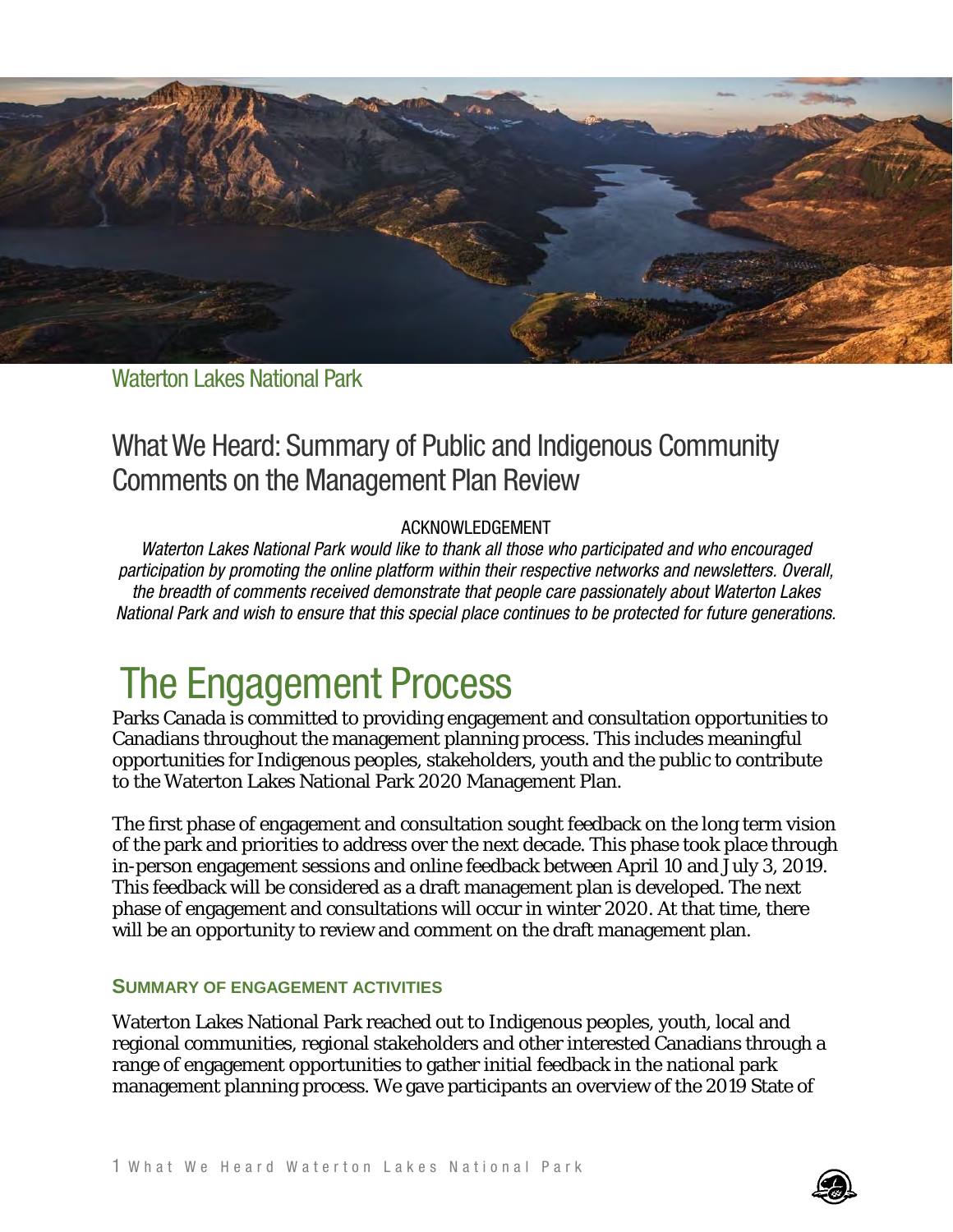the Park Assessment and shared potential issues and priorities as starting points for discussion.

Engagement activities included an open house, a stakeholder workshop, and a youth workshop in Waterton Lakes National Park, as well as outreach at local festivals and regional events. The goal was to highlight engagement opportunities and collect feedback from participants on key questions.

Parks Canada is committed to reconciliation and renewed relationships with Indigenous peoples, based on a recognition of rights, respect, co-operation and partnership. Treaty 7 nations (Káínai, Piikáni, Siksiká, Stoney-Nakoda, Tsuut'ina) as well as Aamsskáápipikani (Blackfeet, Montana U.S.A), Ktuanaxa Nation and the Métis Nation of Alberta were invited to indicate their preferred approach to engagement in the management planning process, their vision for the long-term future of the park and their recommended priorities in the management plan. Discussions are ongoing with Indigenous Nations and community representatives to ensure their perspectives are heard and shape the development of the draft management plan. Comments below reflect what has been heard so far and may evolve as additional input is received in the coming months.

An online platform called *Let's Talk Mountain Parks* was created with the other mountain parks, enabling interested Canadians to be part of the discussion. Postcards, social media posts, emailed bulletins and a media pitch were used to raise awareness of the engagement opportunities.

This report summarizes what we heard online and in person.

#### **WHO WE HEARD FROM**

#### **Face-to-face discussions**

Over 150 people attended 12 engagement events or interacted with Parks Canada team members to provide input on the desired future of Waterton Lakes National Park.

Participants to the Stakeholder Workshop included regional and provincial governments, environmental and philanthropic organizations, outdoor recreation interest groups, local community representatives, destination marketing organizations and local business operators.

Parks Canada staff met separately with Indigenous government officials, members of Indigenous communities, and the U.S. Glacier National Park, management team. Kiosks to raise awareness on the management planning process and to collect input were set up at the Kainai Ecosystem Protection Association 2019 Summit, Lethbridge University Earth Day Symposium and Mountain Equipment Co-op in Calgary, Alberta.

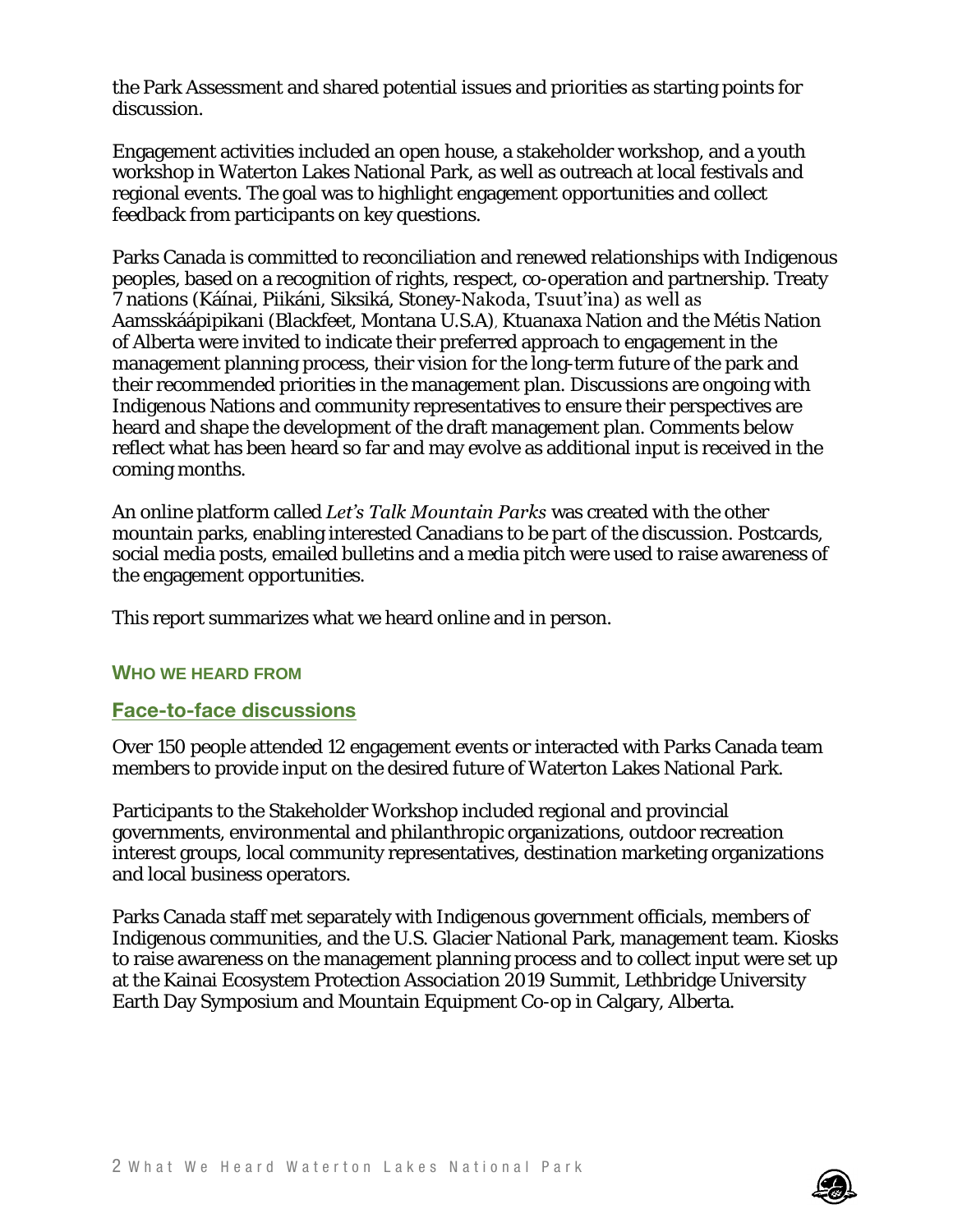#### **Online comments**

The Waterton Lakes National Park *Let's Talk Mountain Parks* website received 2,497 unique visits during the three-month engagement period. 745 people proceeded to view various sections of the website or downloaded background planning documents, such the State of the Park Assessment report.

443 people completed online surveys. The demographic profiles were:

- 25% of respondents were 18-34 years old; 60% were 35-64 years old; 15% were over 64 years old.
- 64% had visited Waterton Lakes National Park more than 40 times; 24% between 10-40 times.
- 80% last visited the park after the September 2017 Kenow Wildfire.
- 90% of respondents were from Alberta.

As illustrated by the map below, the pink highlighted areas indicate that a large proportion of online respondents were from southern Alberta.



Map 1. Geographical Distribution of Website Participants from Southern Alberta

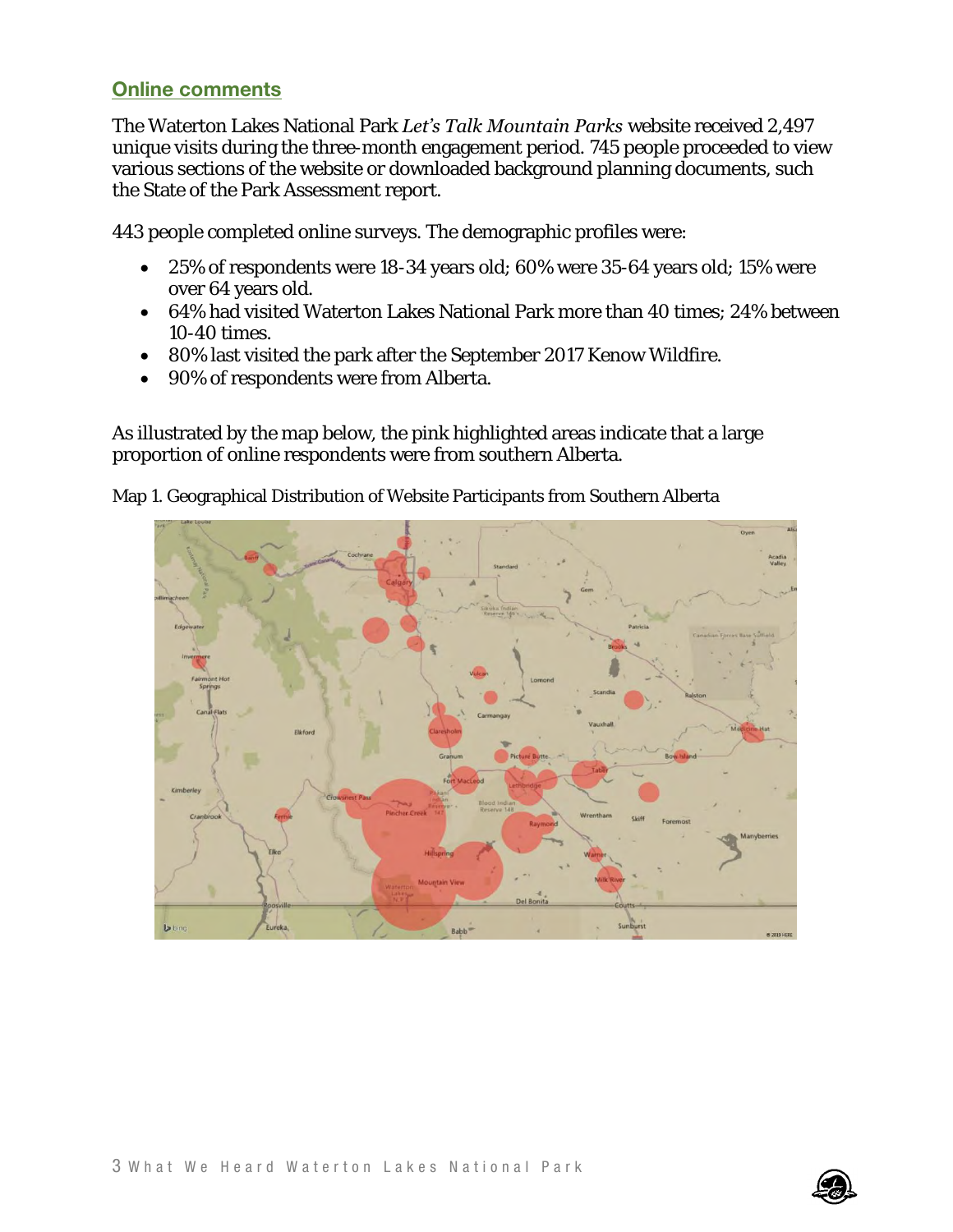# **What We Heard**

#### **WHAT WE HEARD FROM INDIGENOUS PEOPLES**

Comments below reflect what has been heard so far from Indigenous Nations and community members, and may evolve as additional input is received in the coming months.

#### **Vision Elements**

We heard that protecting nature should be the highest priority for Waterton Lakes National Park, echoing a cornerstone of Parks Canada's mandate. Indigenous peoples expressed that increasing recognition and value of the Indigenous heritage, worldviews and knowledge of the area would contribute to achieving this goal. Other elements brought forward for the vision of the park included:

- Waterton Lakes National Park should be an area where nature and culture are alive and treasured, enabling experiences of connection to the land, spirituality and ceremony;
- Valuing and profiling Indigenous Knowledge and connection to the region, would strengthen appreciation and understanding of the area for all visitors; and
- Focus of visitation should be on experiencing, connecting to and learning about nature, including the place of humans in the web of life and our responsibility to take care of it.

#### **Key Issues**

A number of key themes to guide the development of the draft management plan emerged from Indigenous input:

#### **Indigenous Presence**

- The importance of the region for Indigenous peoples, both in past and present, should be better reflected and made more visible (e.g. through interpreted archaeological sites, additional signs and other visitor opportunities);
- The use of traditional Blackfoot place names, will enable everyone to better connect with, and honour, the longstanding Indigenous relationship with the land; and
- Employment opportunities and partnerships with Indigenous organizations should be facilitated by Parks Canada.
- $\bullet$

#### **Protected Cultural Landscape**

 Waterton Lakes National Park must enhance its role as a learning place about the interconnectedness of nature and culture through Blackfoot Knowledge and worldviews;

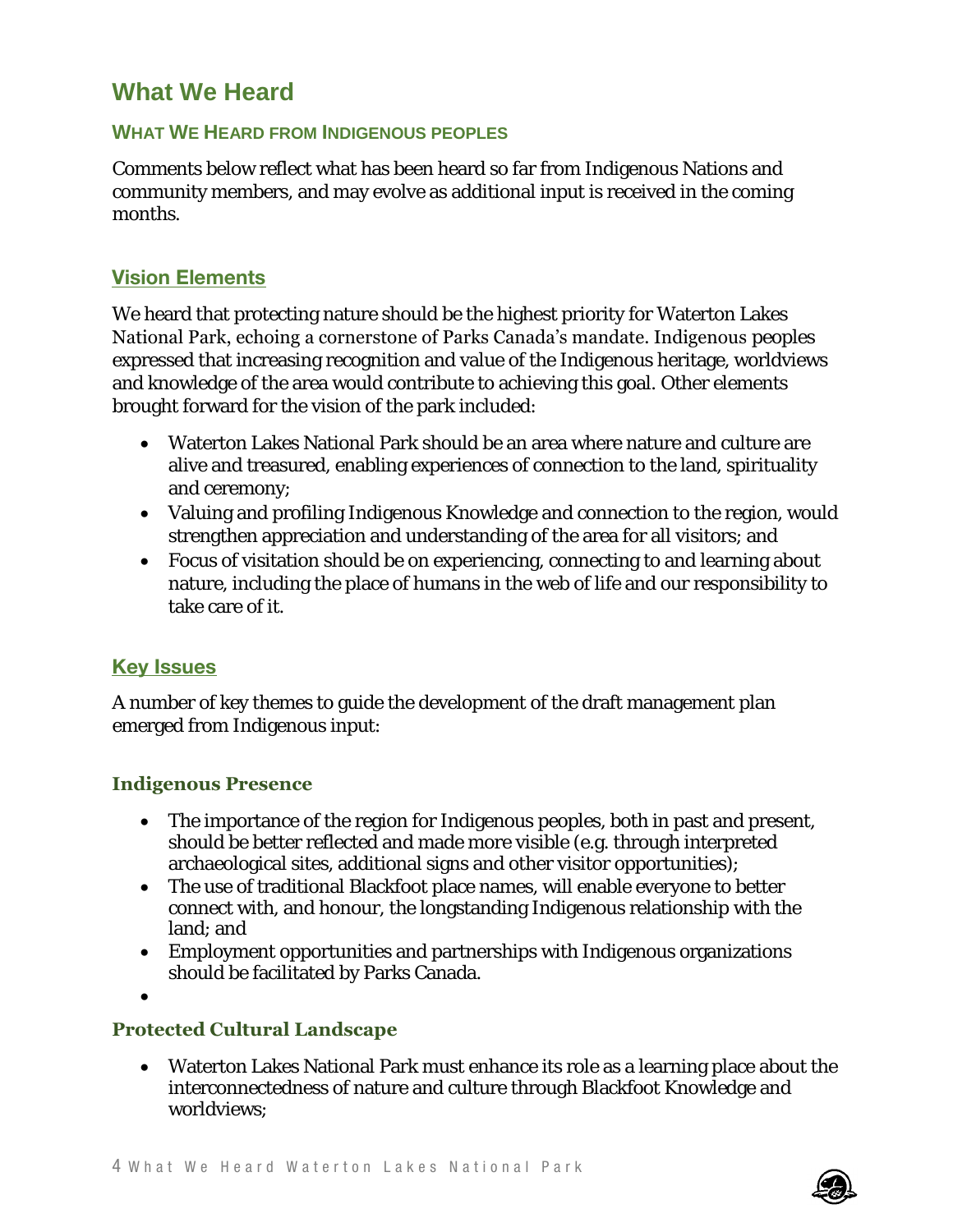- The International Peace Park designation is an appropriate reflection of the region's past and present use as a zone of cooperation between various peoples based on the area's bountiful nature. Its special status as a focal point for Indigenous spirituality, gathering medicines, hunting and ceremonies should be celebrated and further pursued; and
- Visitors to Waterton Lakes National Park should be expected to behave in a respectful and appropriate manner similarly to 'codes of conduct' and protocols that are in place for sacred places and important events.

#### **Access**

- Accessibility to the park for Indigenous peoples, particularly to specific areas of spiritual and cultural importance, should be prioritized; and
- Indigenous visitors should feel welcomed and at home in the park.

# **Indigenous Knowledge**

- Waterton Lakes National Park has a role to play in facilitating knowledge transfer across generations and supporting Indigenous peoples' reconnection to traditional territories and land-based knowledge; and
- Showcase the ingenuity of Indigenous Knowledge, especially human health and sustenance about the land in collaboration with knowledge keepers and partners.

## **Park Management**

- Indigenous groups want to be involved in park management, including planning, delivering projects, and monitoring and evaluation through a permanent mechanism based on a solid relationships and meaningful two-way exchange; and
- Allow ample time to consult Indigenous governments and organizations and develop strong relationships based on trust.

# **WHAT WE HEARD FROM STAKEHOLDERS AND THE GENERAL PUBLIC**

The following section outlines some of the main themes that emerged during the engagement period concerning the park vision and potential priorities for the next 10 years.

# **Vision Elements**

Canadians were asked about their vision for Waterton Lakes National Park in 15 to 20 years. The most common responses were:

- The wilderness, unique natural beauty, intact ecosystems and biodiversity are protected.
- Development is limited to maintain the intimate, peaceful and rustic character of the park, including its townsite.

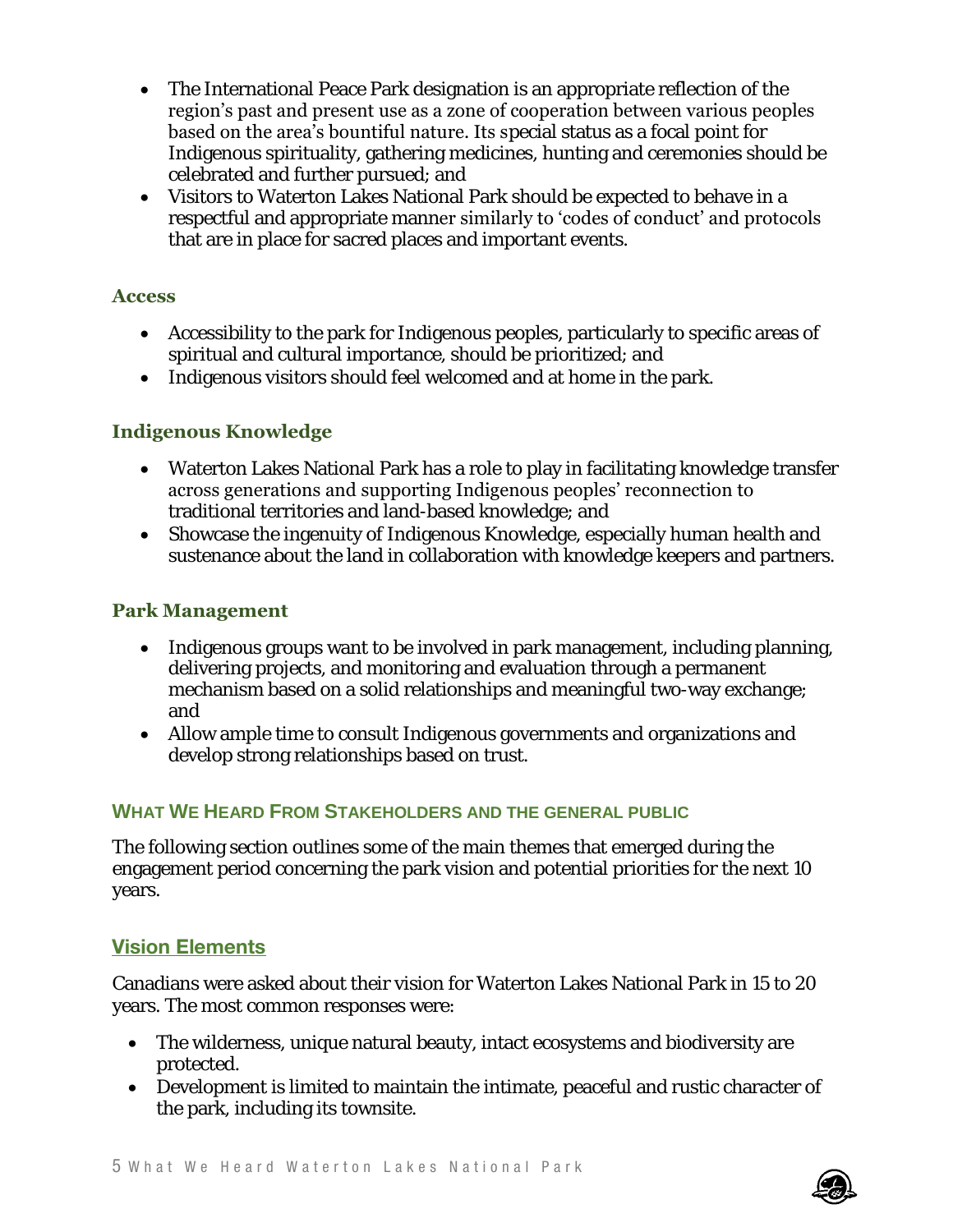- The park is accessible to visitors of various profiles and needs. There are opportunities to enjoy and connect to the area through a diversity of low impact activities.
- Visits to the park provide opportunities for learning and discovery, and encourage respectful, positive behaviours. Doing so allows for enhanced appreciation for the park's ecological and cultural significance while promoting coexistence, both with wildlife and among cultures.
- The successful protection of ecosystems and management of visitation rely on close collaboration and open communications with partners and stakeholders, particularly at the regional scale.

# **Key Themes and Recommended Priorities**

The online survey asked participants which of the following potential priorities were most important to address in the next decade: understanding Kenow Wildfire ecosystem renewal; adapting to climate change; managing invasive species; valuing Indigenous relations and heritage; managing increasing visitation; maintaining and upgrading built infrastructure; and improving regional landscape connectivity. As illustrated by the graph below, each of these potential priorities received significant support.



Graph 1. Compiled Online Responses on Critical Priorities to Address in Next Management Plan. Respondents could choose as many responses as they viewed appropriate.

Comments received suggested that it is important to address issues more broadly. The following key themes emerged: healthy ecosystems/ecological integrity; visitation management; accessibility, facilities and infrastructure; Indigenous relations and heritage; visitor stewardship and education; communications, knowledge sharing and public engagement; and regional connectivity and relationships.

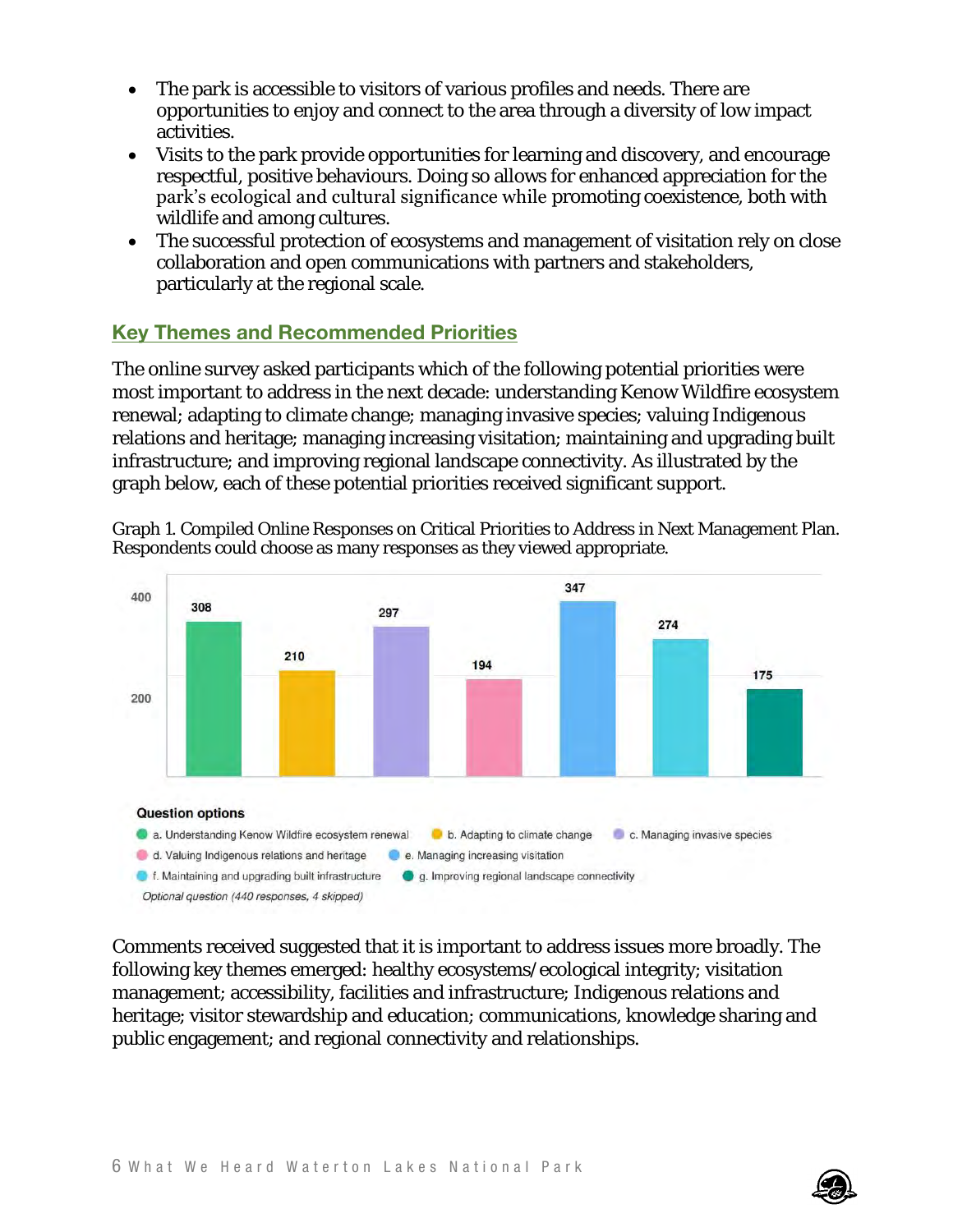# **Healthy Ecosystems/Ecological Integrity**

Canadians told Parks Canada that the wilderness, intact and diverse ecosystems, abundant wildlife, clean air and majestic landscapes are at the core of their deep appreciation for Waterton Lakes National Park. We heard that ecosystem management should involve:

- Compatible and consistent management goals, policies, initiatives, monitoring, assessments and funding opportunities with neighbouring protected areas to form a landscape-level conservation approach;
- Proactive measures and targeted public communications that minimize visitors' ecological footprints and disturbance to wildlife (e.g. availability and awareness of inspection/cleaning stations to prevent aquatic and terrestrial invasive species, backcountry food storage areas, maintenance of effective wildlife corridors, etc.);
- The many impacts of the Kenow Wildfire are monitored and communicated to a variety of audiences, while supporting visitors to personally connect to the area and discover these changes on their own; and
- Understanding, monitoring and responding to the impacts of climate change, including reducing the park's carbon footprint, implementing adaptation and resiliency solutions and communicating climate change projection models and plans.

## **Visitation Management**

A majority of respondents value the unique character, minimal commercialization and lower visitation numbers in Waterton Lakes National Park when compared to other mountain parks. We heard:

- The priorities for visitation should be to intimately experience nature and connect to this special place. It should align with the overall priority of protecting ecosystems;
- Impose limits on infrastructure development and on visitation numbers during high season to ensure quality experiences for visitors by maintaining the park's quaint and calm character;
- Preserve the sense of place and "small town feel" of the townsite by favouring small and local businesses, ensuring green spaces, and strategically planning for traffic, especially considering the location of the new Visitor Centre;
- Set and communicate clear expectations for visitors prior to their visit ('park protocol'), and elevate learning opportunities for positive stewardship behaviour;
- Support visitor planning based on interests, with enhanced focus on the shoulder and winter seasons; and
- Manage visitation as a region, working with partners and neighbours, especially other protected areas, to offer complementary services and visitor offer.

# **Accessibility, Facilities and Infrastructure**

We heard numerous comments on reopening access to areas of the park which were closed due to the Kenow Wildfire. While some people wish to see the park's visitor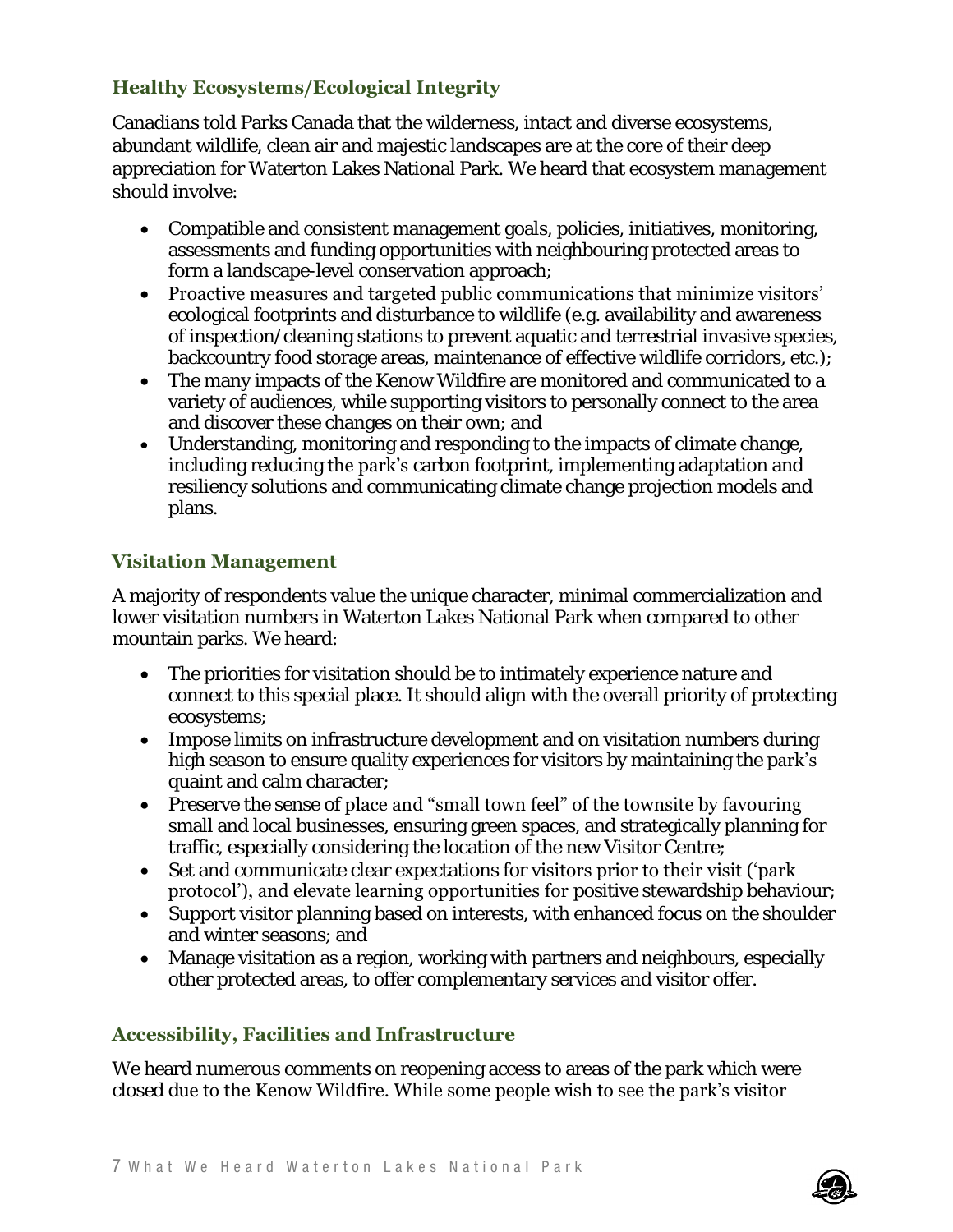experience restored to what it was prior to the wildfire, others encouraged the park to use the opportunity to envision changes such as:

- Reduce dependency of cars, particularly in the townsite and on parkways;
- Keep some areas closed to allow for post-fire ecological recovery, limit infrastructure to avoid ecological impact and maintain the small feel of the park; and
- Increase and modernize infrastructure such as campsites, parking and day-use areas.

Other keys areas to improve include:

- Facilitate access by providing more shared transportation and shuttle options, both to and within the park;
- Favour assets and operations in the park that are low maintenance, are climate resilient and have low ecological and aesthetic footprints (e.g. introducing a composting program);
- Encourage and respect mixed-use of low impact activities and trail options (e.g. hiking, biking, horseback riding and skiing) to respond to a variety of visitor profiles, changing demographics (e.g. urban visitors, aging population and young families) and ability levels;
- Keep backcountry infrastructure and services minimal (e.g. no electricity), targeting avid and self-sufficient outdoors enthusiasts. Build on existing potential to enhance mountain biking and cross-country skiing experiences; and
- Limit commercial developments, ensure affordable options for basic visitor needs (accommodation, food, picnic areas, etc.).

# **Indigenous Relations and Heritage**

Participants highlighted the importance of increasing awareness and appreciation of Indigenous heritage in the park by:

- Facilitating the sharing of Indigenous stories through Indigenous voices;
- Restoring traditional Blackfoot place names and language, and including them on signs and maps;
- Increasing collaboration opportunities with Indigenous peoples to protect ecological and cultural resources; and
- Ensuring meaningful participation of Indigenous peoples in park management and consider the use of Indigenous Knowledge in decision making.

# **Visitor Stewardship and Education**

Participants encouraged instilling visitors with understanding and appreciation of the exceptional natural and cultural history of the area so they adopt respectful behaviours and lessen impact on the park's ecology and local cultures. Within this theme, key recommendations include:

 Share stories about Waterton's natural and cultural history, in a variety of interactive approaches and with partners to amplify key messages;

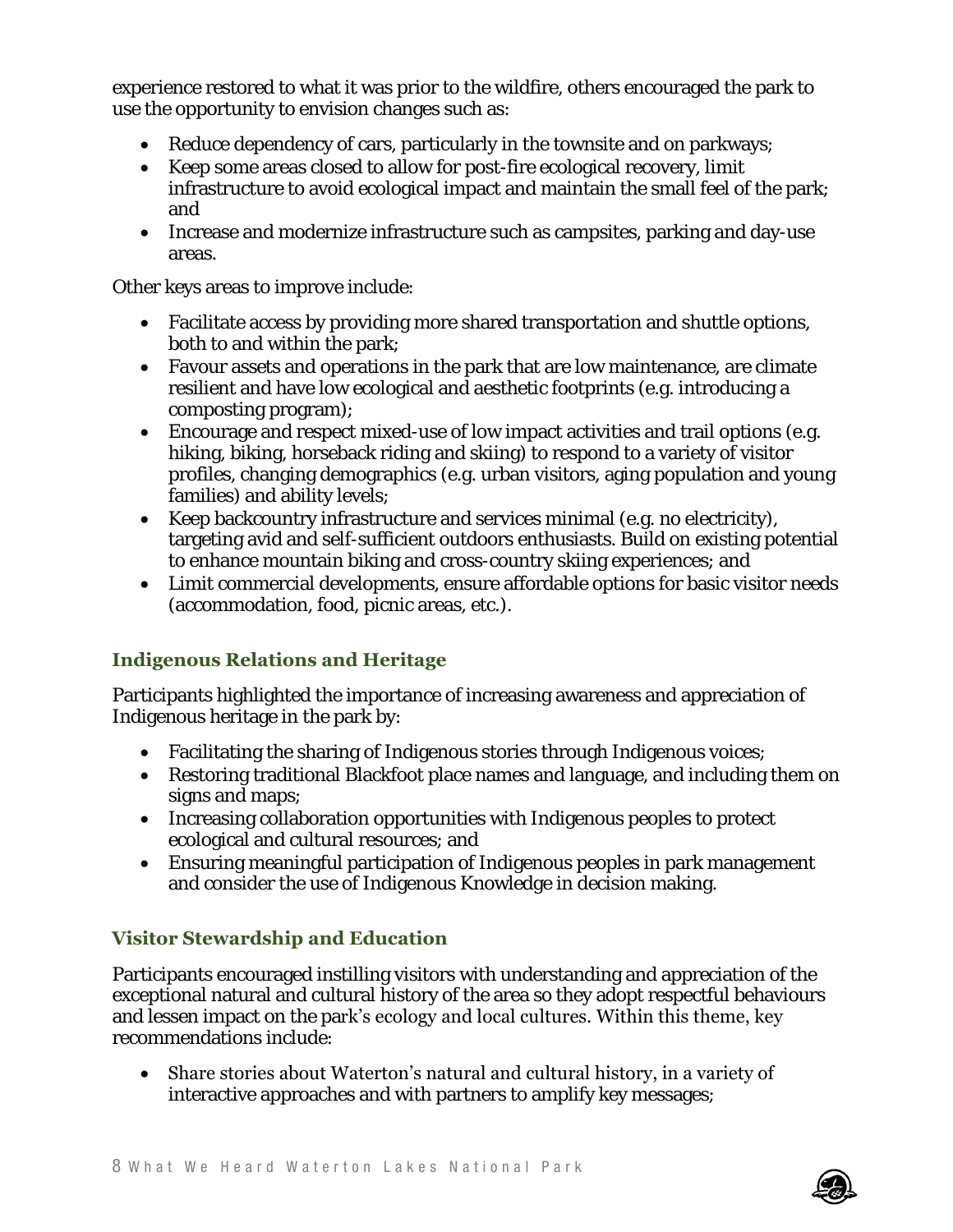- Create opportunities to raise awareness on the value of protected areas.
- Support youth programming to inspire future park stewards and foster the mental and physical health benefits of spending time in nature. This includes opportunities such as Canyon Youth Camp, partnerships with schools and postsecondary institutions;
- Enhance public presence of Parks Canada staff and interactions with park visitors to explain and encourage appropriate behaviour and attitudes through conversations;
- Enforce fines for inappropriate behaviour, such as approaching wildlife too closely and littering; and
- Provide opportunities to understand and witness Kenow Wildfire ecological renewal firsthand.

## **Communications, Knowledge Sharing and Public Engagement**

Parks Canada heard recommendations relating to communication, transparency and engagement opportunities for matters of public interest, including:

- Manage visitor expectations by clearly communicating available activities and ensuring information is easily accessible online and in the park;
- Regular, meaningful consultation and two-way knowledge-sharing opportunities with park users, stakeholders and local communities (including youth);
- Research aligns with park priorities and influences on decision-making and findings are shared with the public, particularly concerning Kenow Wildfire renewal;
- Improve public trust through transparency on Parks Canada decision-making, plans and conveying how public feedback influences decisions; and
- Maximize citizen science and volunteer opportunities to support park priorities, including post-wildfire related activities.

# **Regional Connectivity and Relationships**

Across all themes, Parks Canada heard that enhanced cross-boundary collaboration and relationship building with stakeholders and neighbours is an important component to preserving ecological integrity, offering quality visitor experiences and fostering the next generation of park stewards. As part of a greater ecological and cultural landscape, we heard that we should:

- Work closely with neighbouring protected areas, land managers, Indigenous groups and local and regional stakeholders to align goals, plan cooperatively, develop joint initiatives and collaborate on research and monitoring;
- Think beyond park boundaries to support ecosystem health in the Crown of the Continent region, restore threatened aquatic species and protect regional habitat and wildlife corridors for wide-ranging species like grizzly bears and elk;
- Seek guidance from Glacier National Park, U.S.A., and act as an International Peace Park model by learning from each other (e.g. response following wildfires, providing outstanding visitor experiences, etc.);